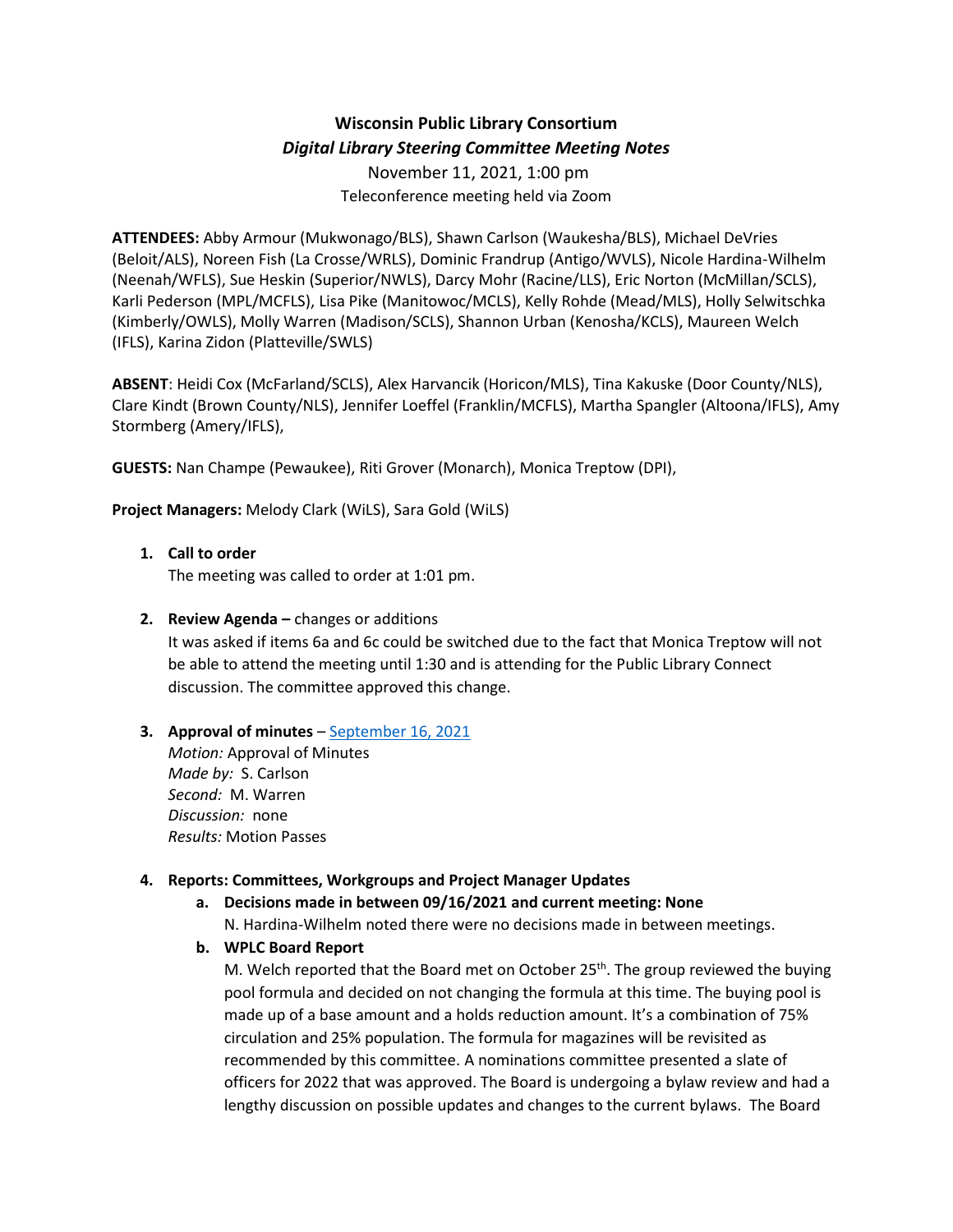began discussion on the 2022 WPLC-WiLS project management contract as well as the WPLC content reconsideration form. The Board also approved two new additional Steering Committees as proposed by the Technology Steering Committee. A Kanopy update was given and the group began discussion about the annual meeting which will take place at WAPL in the Spring.

#### **c. Selection Committee**

S. Gold reported the Selection Committee met November 4<sup>th</sup> and discussed soliciting ideas from the Selection Committee for the 2022 Collection Development Recommendations. There is a selector survey open until November 15<sup>th</sup> to determine who will be leaving/remaining as selectors for 2022. There were follow up answers to questions from the August 2021 meeting mostly around questions to OverDrive. The committee discussed progress on the 2021 CDC recommendations and questions were asked about how the Public Library CONNECT feature might affect the usage of Juv and YA titles in the WI Digital Library, namely placing more demand on those collections. The Committee discussed the YTD remaining collection funds and how they will be allocated. Some of the remaining funds will be allocated to developing the Juv/YA ebook and audio shared collections and another allocation will be to begin work on implementing findings from the diversity audit conducted by OverDrive.

### **d. Collection Development Committee**

It was noted that an update will be given in item 6.a.

### **5. Ongoing Discussion Items**

### **a. Discussion and Action: 2021 Officers**

The Nominations Committee is recommending the following slate of officers for 2022: Steering Chair: Nicole Hardina-Wilhelm Steering Vice Chair: Sue Heskin

As representative for the Digital Library Nominations Committee, M. DeVries stated the nomination and made the motion to accept the slate of officers. *Second:* S. Carlson *Discussion:* none *Results:* Motion Passes

### **b. Patron Focus Group**

It was noted that this is an opportunity to discuss and identify questions for the WPLC Patron Focus Group. There were no suggestions a this time.

### **6. New Discussion Items**

### **a. MOVED TO item 6.c. Informational: Public Library Connect and Sora**

S. Gold gave an overview of Public Library Connect. OverDrive offers a [Public Library](https://3.basecamp.com/3592820/buckets/10985072/uploads/4321289326)  [Connect](https://3.basecamp.com/3592820/buckets/10985072/uploads/4321289326) feature that allows students using the Sora app to connect to their public library OverDrive collection seamlessly, using their school library credentials.

Currently students whose schools subscribe to Sora either independently or via the WSDLC, can add their public library card to access Wisconsin's Digital Library. The Public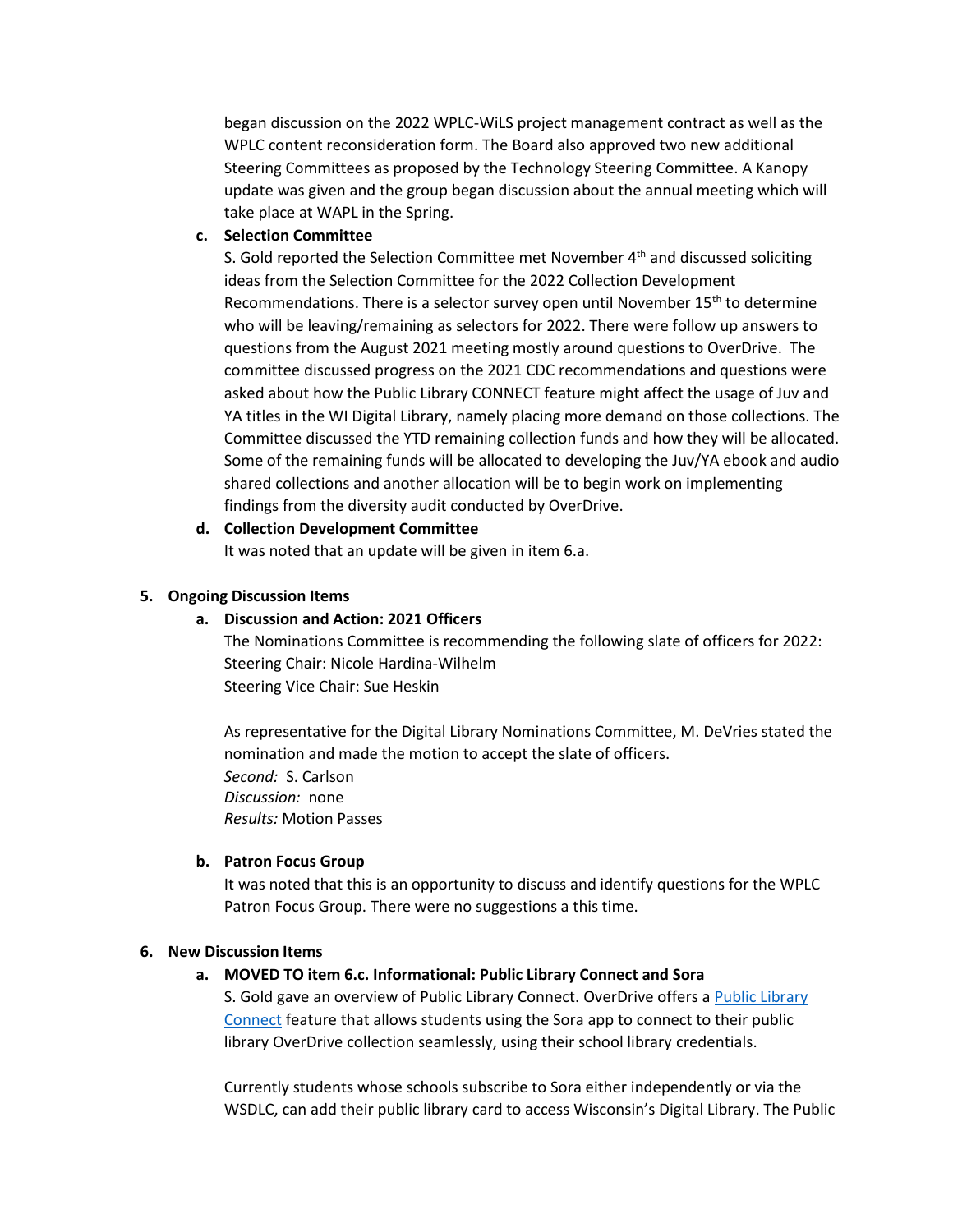Library CONNECT program eliminates the need for a public library card which reduces barriers for many students. The content access levels which control what materials students can see are set by the schools and remain in place for the public library materials. If a book is checked out in the school collection, the school receives the circulation credit and if it is checked out from the public library collection, the public library receives the circ credit. The program's goal is to create an opportunity for schools and public libraries to collaborate on serving students as patrons of both institutions. Monica Treptow from DPI joined the conversation to provide a school library perspective. When this topic came up at the WSDLS Board there was a lot of excitement to connect schools with the public libraries. It was noted that student data and data management in a school looks very different in schools than it does in public libraries. Using Beanstack as an example, when setting Beanstack up in a public library it was ready to go almost same day. However, with schools, it has taken months and only some are live. All the data has to be loaded and protected and is a much longer process. Right now, if students use their library card, they are in control of their data, but with Public Library Connect, they aren't in full control of their data anymore.

M. Treptow noted that in order to implement this, there needs to be an open and transparent conversation between the school, school librarian, the school district and the public library. In recent months there has been a sharp incline in regards to challenges to books, both print and electronic. She encourages being proactive considering these could roll over into the public libraries. An example of this is if a student has accessed a title via Sora that is owned by the public library, and it gets challenged at the school level, the public library may see a similar challenge to the title in its collection.

S. Carlson asked for clarification about the relationship between school and public library challenges, specifically if the public library would have to address the challenge or if it would go to the WPLC to be reviewed and decided upon. It was clarified that the local public library needs to be a part of the relationship building, but if there were any challenges to WPLC materials, that would go through the current WPLC reconsideration form and not be the responsibility of the public library.

A. Armour asked does the public library need to be involved? It was clarified that the public library does need to be a part of the setup and work with their school district.

H. Selwitschka asked if a student can access a WPLC title through Sora what parameters does it use? It was noted that if they use their student credentials, it will follow the schools' parameters.

A. Armour noted that using Sora and Public Library Connect looks very similar to if you have two cards in Libby. It was noted that it is at the point of checkout that you have to log in.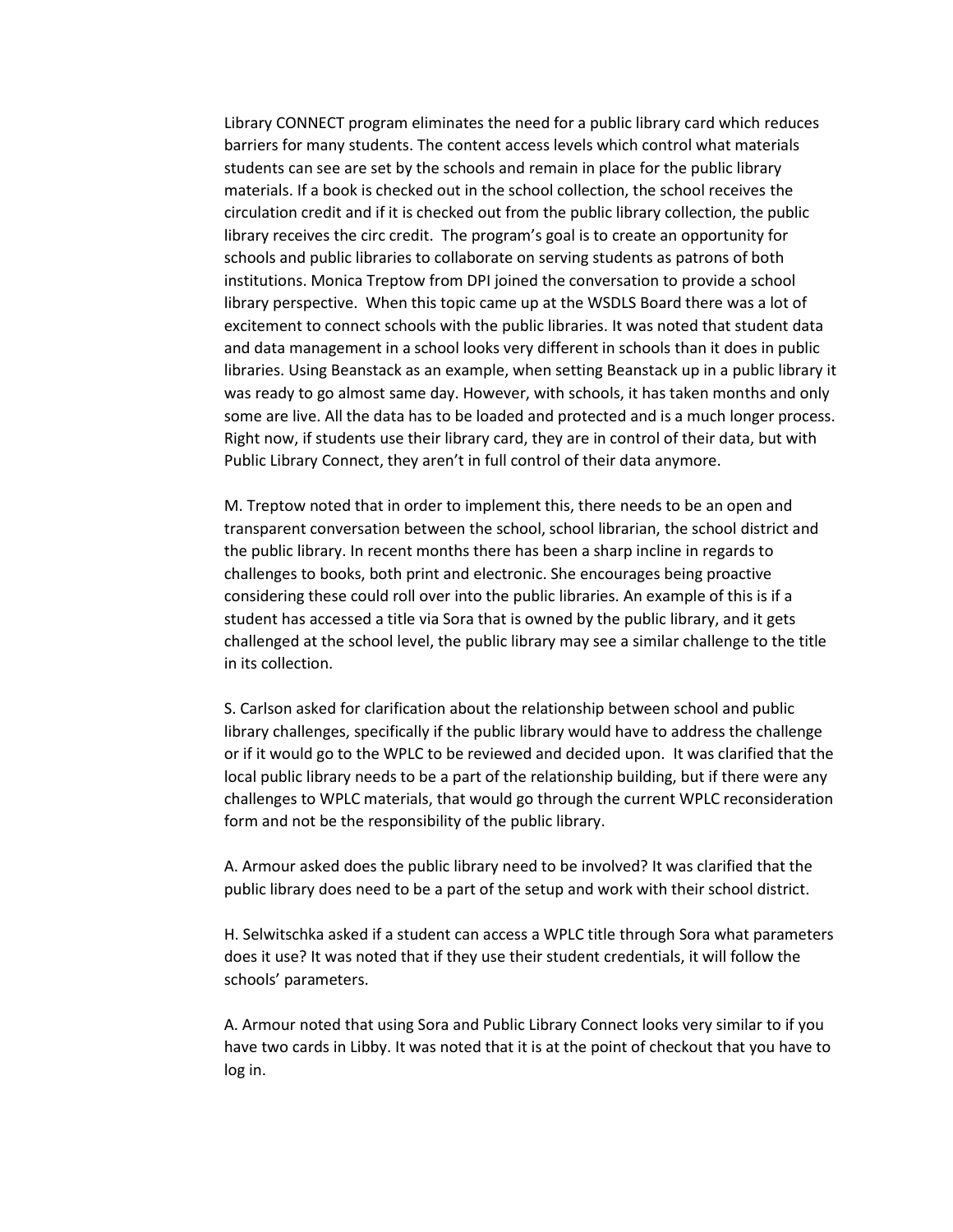D. Frandrup asked if students check out materials from the public library collection are they counted as library patrons in terms of active patrons (cardholders)? It was clarified that the checkout will appear in WPLC's marketplace reports as a checkout.

S. Heskin asked will students be able to make purchase requests of WPLC? Project managers were not sure about this and will need to check on this.

S. Carlson asked how does a system's advantage account factor in with Public Library Connect? It was noted that students would have access to advantage materials like regular patrons, having priority, etc.

K. Zidon asked If a public library and school district decided they wanted to use CONNECT, how would they go about it? Can they do it at this point? Who would they contact to get started? It was noted that once the WSDLC approves moving forward, messaging will be sent out to Schools and the school district will be the ones to reach out and start this process.

It was noted that not all school districts in WI are a part of WSDLC or have their own stand-alone OverDrive accounts.

A. Armour noted that Bridges libraries had some concern about the restrictions and current content levels and wanted to know if there are any potential filters? Or is it just the school district that gets to set the parameters. The school is the one that sets the parameters and restrictions. However, OverDrive is currently working on creating a new access level so they are not so broad. What they are doing in the interim is restricting content access level to the lowest Juvenile setting. They can also currently restrict individual students. It was also noted that the school media specialists are very aware of the difference between what public libraries consider "juvenile" and how that differs from school access levels.

K. Pederson asked if there was notification within Sora about accessing Libby. Currently messaging is not available. However even if this was possible, it would be the schools that would need to be sending this out to students. It was noted that this is where the collaboration piece comes in and it is important for the school and public library to develop a relationship to help better educate students.

M. Warren noted that Madison School District does not want to utilize this as they have privacy concerns.

M. Welch noted that as this moves forward this is something that we will have to watch as far as the collection and usage goes.

There are some concerns about the stress on the WPLC collection. It was noted that the WSDLC is very well funded and has very low wait times, so current WSDLC users get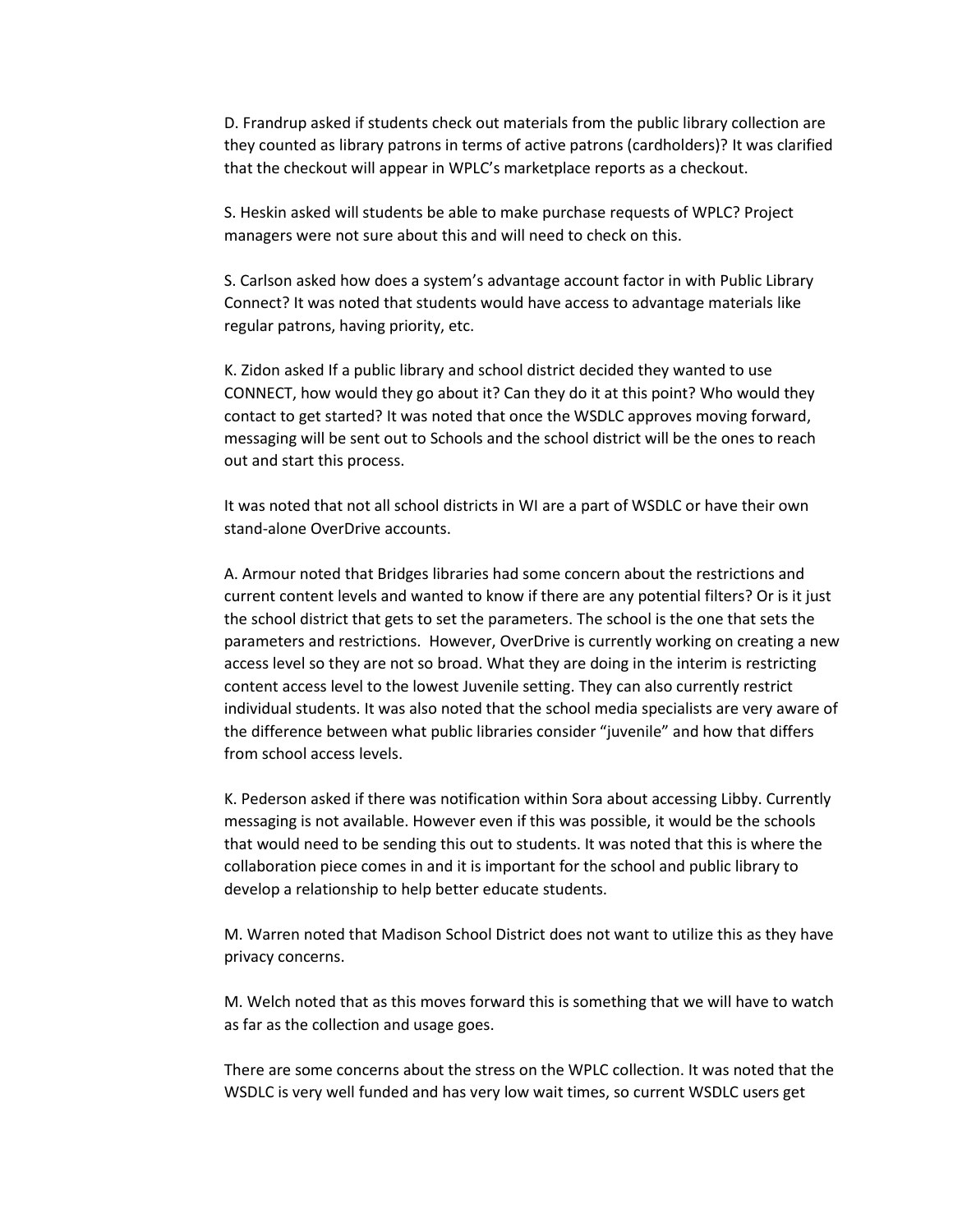their materials in a timely manner so it is not anticipated that there will be a big influx or demand on WPLC titles. It was reiterated that this is a focus more on the relationship between the schools and public libraries.

There was consensus that if WSDLC approves using Public Library Connect, those schools that are interested can work with their local public library and systems.

#### **b. Discussion and action: Collection Development Policy**

The Selection Committee and Collection Development Committee have reviewed the curren[t WPLC Collection Development Collection Policy](https://3.basecamp.com/3592820/buckets/10985072/uploads/4321285835) and have made suggested changes. The DL Steering Committee annually reviews and approves the Collection Development Policy. S. Gold presented the suggested changes to the policy.

It was asked if the term de-selection should be used instead of weeding as was suggested by a Selection Committee member. K. Pederson suggested replacing the term "weeding" with "de-selection" throughout the document as that term more appropriately reflects the process.

*Motion:* Moved approval of the Collection Development Policy with the change in wording of "weeding" to "de-selection" throughout the document. *Made by:* M. Warren *Second:* E. Norton *Discussion:* none *Results:* Motion Passes

#### **c. Discussion: 2020 and 2021 Recommendations Update**

It was noted that the Collection Development Committee met in October and the patron survey was updated and put in the field through November  $5<sup>th</sup>$ . The survey received 4638 responses. This was up quite a bit from last year's responses. In 2020 we received 3444 responses. The increase of over a thousand may be in part due to the great work of the WPLC Social Media Committee and their work on getting the word out about the survey out to libraries and their patrons. Project managers are currently working on analyzing the results and will present them to the Collection Development Committee.

The 2021 Recommendations were approved in May by the Digital Library Steering Committee. If a recommendation is not tied to the 2022 budget, project managers have already begun to work on those recommendations. An overview of the ongoin[g 2020](https://3.basecamp.com/3592820/buckets/10985072/uploads/4322020638)  [recommendations and the 2021 recommendations](https://3.basecamp.com/3592820/buckets/10985072/uploads/4322020638) was given. It was explained that the 2020 recommendations will be complete by the end of this year and the 2021 will go through 2022.

K. Pederson asked what metrics would be used to measure the change in allocation for Juv/YA materials. It was explained that the Selection Committee will track this through many different Marketplace reports including usage and wait times (although wait times are not the most telling due to holds redelivery). It was noted that the Selection